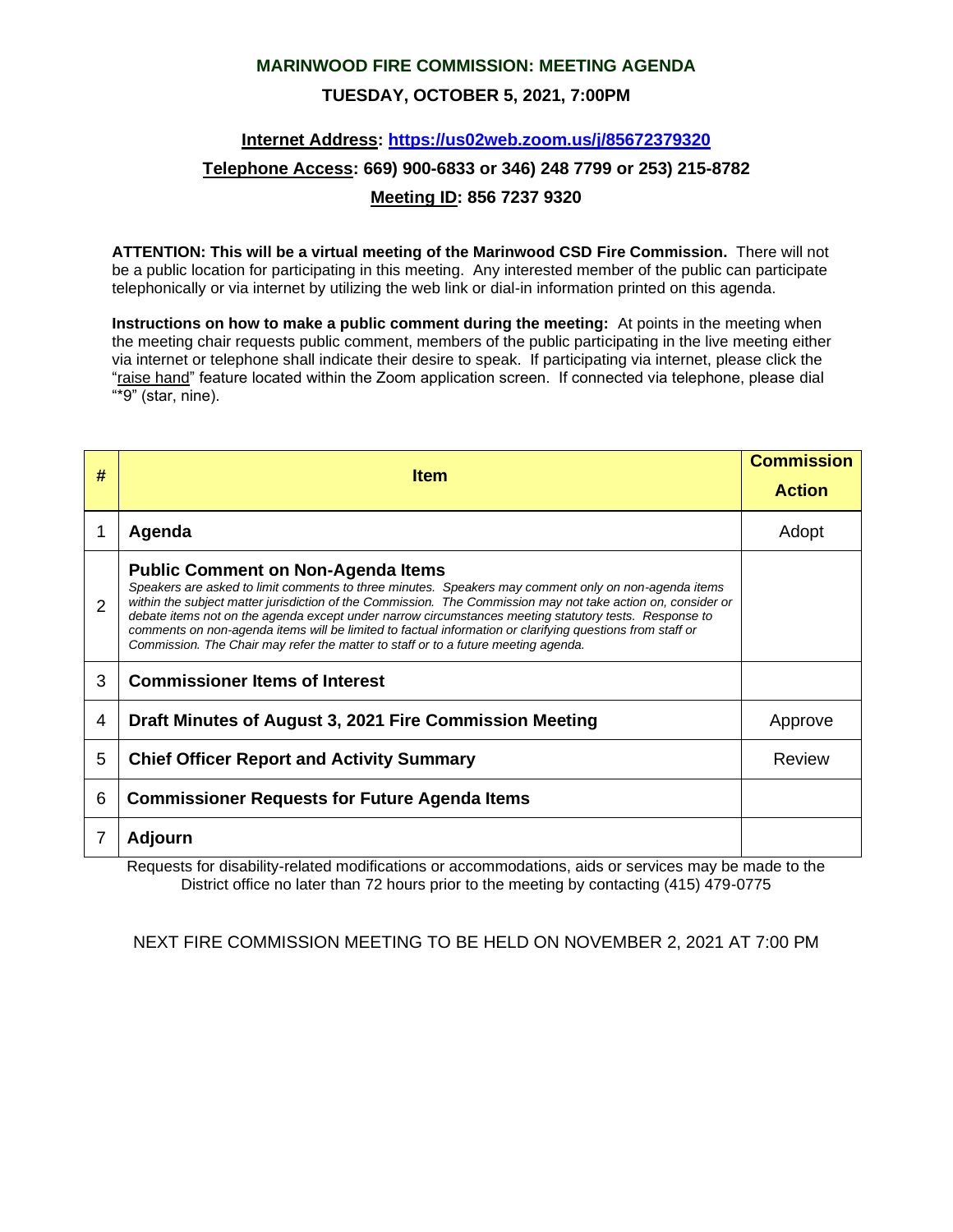### **MARINWOOD COMMUNITY SERVICES DISTRICT** DRAFT MINUTES OF FIRE COMMISSION MEETING **August 3, 2021**

**Time and Place:** 7:00PM Via Teleconference

#### **Present:**

Commissioners: Chair Steve Farac, Tom Elsbree, Pascal Karsenti Absent: Ron Marinoff, Greg Stilson (CSA 13 Alternate) Staff: District Manager Eric Dreikosen, San Rafael Fire Chief Darin White Board: Kathleen Kilkenny

Farac called the meeting to order at 7:02 PM.

#### **1. Agenda**

No edits were requested by Commissioners. Chair Farac adopted the agenda as presented.

### **2. Public Comment on Non-Agenda Items**

There were no comments from the public.

#### **3. Commissioner Items of Interest**

-Commissioner Elsbree inquired as to the maintenance responsibility of the Red Eucalyptus trees located in the roadway median between Las Gallinas Ave and Marinwood Ave. He was informed that it falls under the jurisdiction of the County of Marin and that PG&E also performs tree maintenance here due to the overhead power lines located in this area.

#### **4. Draft Minutes of June 1, 2021 Fire Commission Meeting**

M/s Elsbree/Karsenti to approve Draft Minutes of June 1, 2021 Fire Commission Meeting as presented. Ayes: Farac, Elsbree, Karsenti. Nays: None. Absent: Marinoff. Motion carried.

#### **5. Chief Officer Report and Activity Summary**

Commission received Chief Officer Report and Activity Summary.

#### **6. Requests for Future Agenda Items**

-Farac requested additional information regarding the connectivity of ZoneHaven with other potential applications.

The meeting was adjourned at 7:54 PM.

Eric Dreikosen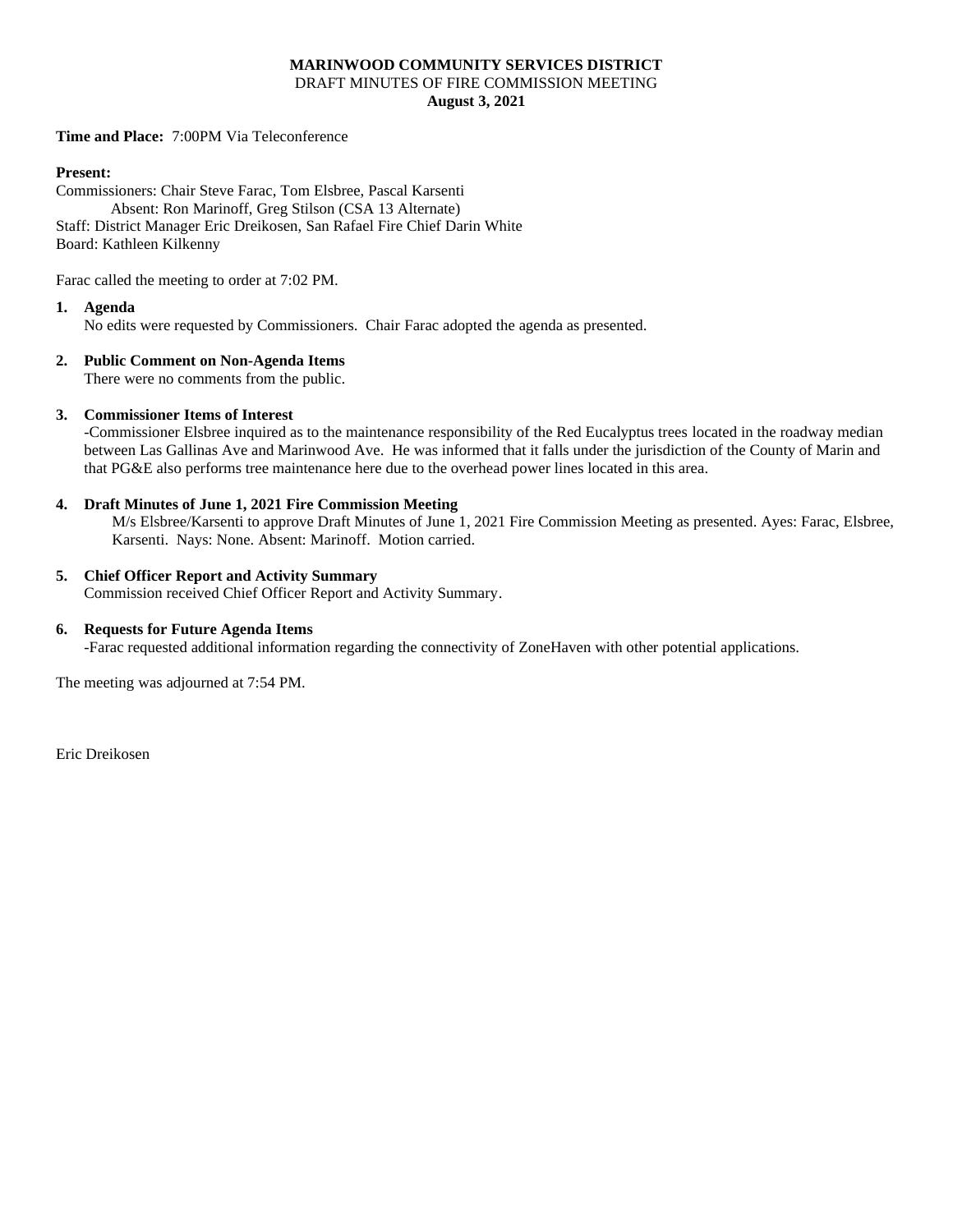

**Date:** October 5, 2021

**Re:** Fire Department Update

## **Marin Wildfire Prevention Authority-(MWPA)**

**Zonehaven-** The Zonehaven platform is live on our [Marin County emergency portal](https://emergency.marincounty.org/pages/evacuation) and ready to use for evacuation. The links below provide additional information and guidance on the versatility of the tool and how to incorporate it into your emergency preparedness efforts. Moving the cursor over the image below will provide additional information.

\_\_\_\_\_\_\_\_\_\_\_\_\_\_\_\_\_\_\_\_\_\_\_\_\_\_\_\_\_\_\_\_\_\_\_\_\_\_\_\_\_\_\_\_\_\_\_\_\_\_\_\_\_\_\_\_\_\_\_\_\_\_\_\_\_\_\_\_\_\_\_\_\_\_\_\_\_\_\_\_\_\_



Recently, Zonehaven created these elements for its launch:

- · **[Public-facing video](https://www.youtube.com/watch?v=PiC6kNmwGDg)** is now live on MWPA YouTube. This will be posted to social media and can be used at board and council meetings to demonstrate use of the platform.
- · **[Talking Points](https://docs.google.com/document/d/1O4DpxyJ2IOVpTCfT3gxdU10rmyyFDrSC5a7OFbFR5Hg/edit?usp=sharing)** for PIOs/Team Leads (for use in presenting to boards/councils)
- · **[FAQs](https://docs.google.com/document/d/1N4O2fje1wSsbhm4uWaF7ZQeKomlKt-q9jThMLzFBAoA/edit?usp=sharing)** or PIOs/Team Leads (for use in presenting to boards/councils or answering questions as needed)
- · **[Internal training video.](https://youtu.be/mk4ATQIGGbQ)** This is getting placed on training calendars and will give you a deeper insight into how to use the platform.

## **Guidelines/COVID-19:**

## **Booster Vaccine Clinic Launch at Northgate Shopping Center**

A special booster dose clinic began on Wednesday, September 29 at the Northgate Shopping Center. The U.S. Centers for Disease Control and Prevention (CDC) and the Western States Scientific Safety Review Workgroup (WSSSRW) recently approved federal and state authorization/use for Pfizer booster shots for designated high-risk populations. The clinic will serve those age 75 & older**,** who have received both doses of the Pfizer Covid-19 vaccine at least 6 months ago. Eligibility for the booster dose will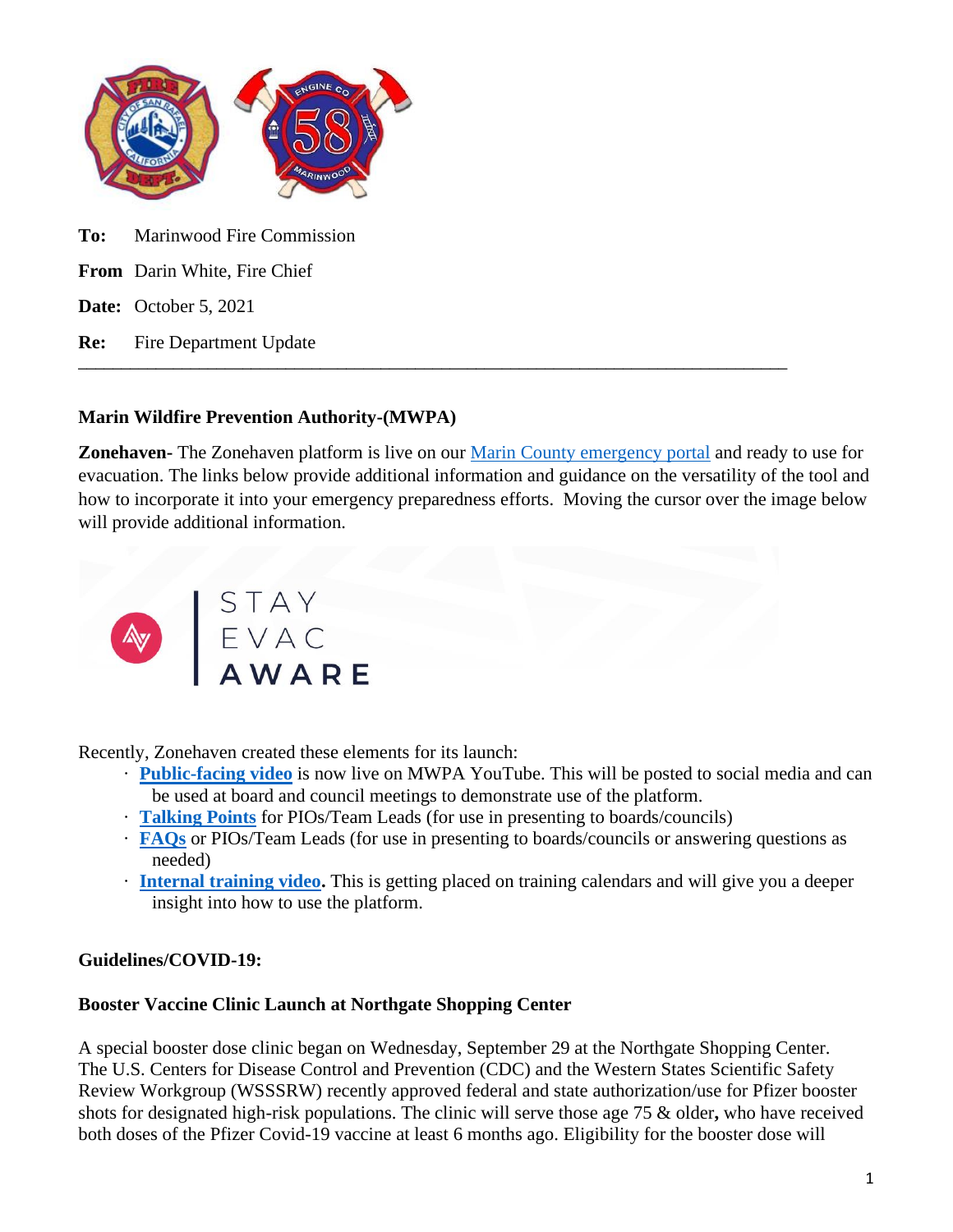expand to 65 & older once booster demand subsides for the 75 and older age group. A Pfizer booster shot is recommended for the following groups of people who received the Pfizer COVID-19 vaccine series at least 6 months ago:

- A resident of a long-term care facility
- Age  $65 \&$  older
- Age 50 to 64 with [underlying medical conditions](https://lnks.gd/l/eyJhbGciOiJIUzI1NiJ9.eyJidWxsZXRpbl9saW5rX2lkIjoxMDMsInVyaSI6ImJwMjpjbGljayIsImJ1bGxldGluX2lkIjoiMjAyMTA5MjQuNDY0NTQ3MjEiLCJ1cmwiOiJodHRwczovL3d3dy5jZGMuZ292L2Nvcm9uYXZpcnVzLzIwMTktbmNvdi9uZWVkLWV4dHJhLXByZWNhdXRpb25zL3Blb3BsZS13aXRoLW1lZGljYWwtY29uZGl0aW9ucy5odG1sIn0.Ib2mC1XtIAL9opouxbVUpqflB_BJa9XGK2WUv7HuKF0/s/434012187/br/112914443330-l)

Please visit the **[Booster and Third Dose webpage](https://lnks.gd/l/eyJhbGciOiJIUzI1NiJ9.eyJidWxsZXRpbl9saW5rX2lkIjoxMDIsInVyaSI6ImJwMjpjbGljayIsImJ1bGxldGluX2lkIjoiMjAyMTA5MjguNDY1NTA2MzEiLCJ1cmwiOiJodHRwczovL2Nvcm9uYXZpcnVzLm1hcmluaGhzLm9yZy9WYWNjaW5lQm9vc3RlciJ9.7ZdEIYIn8-5hMAb6_f6usdPi1Ja32GHuVNhAp4PPWPQ/s/434012187/br/112988721778-l)** for more information about booster eligibility and a list of additional locations in Marin County offering COVID-19 vaccine booster shots.

According to the County Office of Emergency Services, pharmacies will serve as primary access points for booster shots in Marin County. Chain pharmacies such as CVS, Lucky, Pharmaca, RiteAid, Safeway, and Walgreens all plan to provide booster shots, and appointments can now be made at many locations. In addition, other clinics and medical offices are making plans to roll out boosters as early as the first week of October.

## **New Curative Testing Site in Novato**

Curative and the City of Novato are jointly sponsoring a free COVID-19 testing kiosk. This site offers easy-to-use PCR tests and will operate Tuesdays through Saturdays from 12:00pm-6:00pm. Testing is one of our community's most vital resources in preventing the spread of COVID-19. Experts state that by offering more options for people to get tested, we are bolstering our defense against the Delta variant.

The location of the above-mentioned kiosk testing site:

Novato Gymnastics Center 950 7th Street Novato

Walk-ins are welcome, however advance appointments are strongly encouraged. To make an appointment, please call: 888-702-9042 or visit [Curative's webpage.](https://lnks.gd/l/eyJhbGciOiJIUzI1NiJ9.eyJidWxsZXRpbl9saW5rX2lkIjoxMDQsInVyaSI6ImJwMjpjbGljayIsImJ1bGxldGluX2lkIjoiMjAyMTA5MjguNDY1NTA2MzEiLCJ1cmwiOiJodHRwczovL2N1cmF0aXZlLmNvbS9zaXRlcy8zMjQ3MT9kYXRlPTIwMjEtMDktMjgifQ.Sb3wpxPWfu-XH38h8qx96bRii6Rkq1cgj98nVjP51hw/s/434012187/br/112988721778-l)

## **Vaccine Verification and/or Testing Now Required for First Responders**

Marin County Public Health announced a new public health order that now requires all Marin County first responder agencies (law enforcement, fire, Emergency Medical Services, etc.) to verify the vaccination status of their personnel. Personnel who are not fully vaccinated, or whose vaccination status is unknown, are required to submit to a COVID-19 test at least once a week and provide results to employers.

The order became effective on September 15, 2021 and is being issued in response to the continued health threat that COVID-19 and variants pose to those in the communities we serve and in our workplace. The California Department of Public Health released a Public Health Order in late July 2021, requiring healthcare workers, including staff employed in hospitals, skilled nursing facilities, clinics, and homeless shelters to verify vaccination status. For some unknown reason, first responders who often encounter many of the same patients and enter the above-mentioned facilities and other high-risk environments weren't included in that order. It is anticipated that that this order will reduce the potential of transmission between personnel who work together, between first responders and the community we serve and first responders and their families.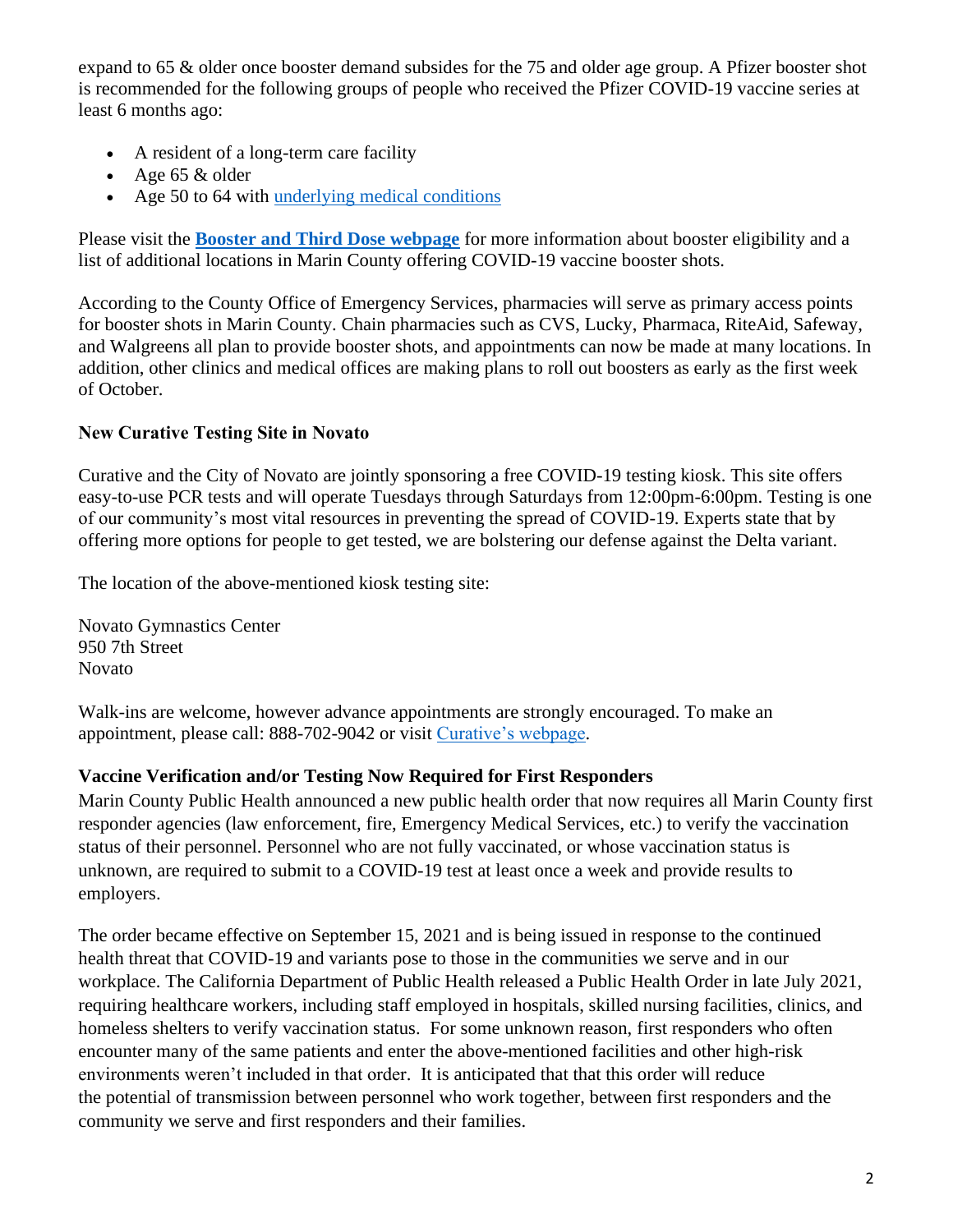## **Incidents**



[Photo credit: Karl Mondon, Bay Area News Group.]

### **Strike Team Assignment**

San Rafael Engine 652 was deployed to the Caldor Fire in El Dorado County. The engine was staffed with Marinwood Fire Captain Ryan Brackett and San Rafael Firefighter/Paramedics Sam Achondo, Matt Lewis, and Lucas Hagberg. According to their Strike Team Leader, Tiburon Fire Battalion Chief Steven Ardigo, the crews performed with "outstanding morale and in dangerous and challenging conditions". This year we continue to see unprecedented fire growth and behavior that have threatened and destroyed many communities and critical infrastructure. This fire came perilously close to the South Lake Tahoe community.



(Above photos courtesy community member Robert So.)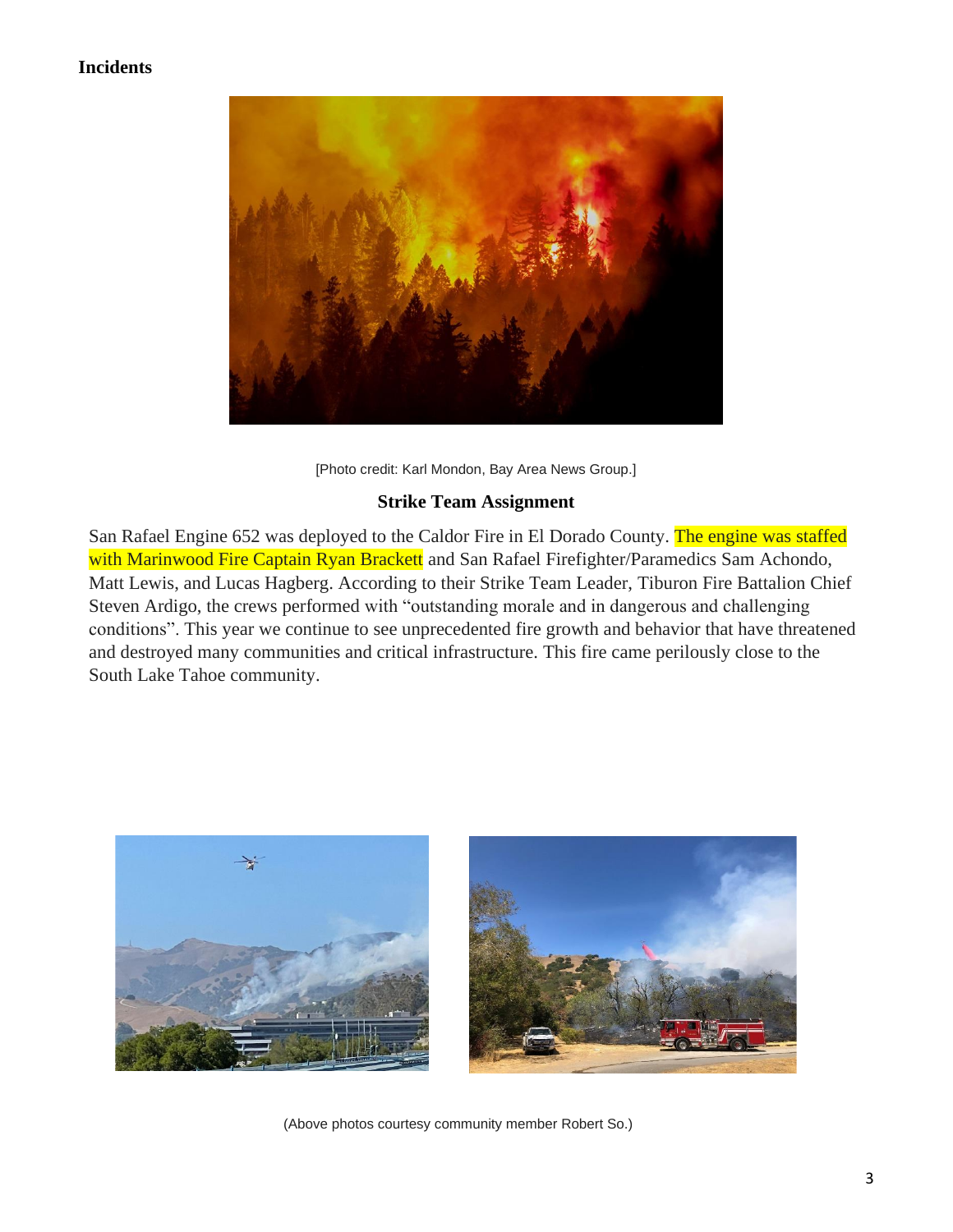## **Lassen Vegetation Fire**

On Wednesday September  $1<sup>st</sup>$  at approximately 2:11 p.m. crews responded to a grass fire located within the State Responsibility Area (SRA). As the incident progressed, a Unified Command was established involving Fire Departments, the Marin County Sheriff's Office (MCSO) and others.

The initial engine arrived in 7 minutes, reporting that the fire was approximately 2 acres in the grass and trees. Evacuations Orders were issued for portions of Marinwood along the edge of the open space. These orders were eventually downgraded to Evacuation Warnings by the evening. MCSO was the lead law enforcement agency on the evacuations and they received assistance from SRPD and CHP.

Additional responding agencies included Marin County Fire, and multiple local departments. Cal Fire provided immediate aerial assistance with 4 Air Tanker and 2 Helicopters, and Sonoma County Fire Departments provided aid as well. The fire burned to the top of the ridge, for a total of almost 45 acres. Crews remained on the scene for the next two days to mop up hot spots and ensure no additional fire spread.

The fire cause was determined to be machinery (mowing equipment) that was being used by landscaping staff near the school district's property. Reminders have been to mow before 10 am, when humidity is high, and never on red flag days. Ca. John Papanikolaou will conduct an After Action Review (AAR) in the next couple of weeks. This is anticipated to provide a "lessons learned" for future reference.



### **Announcements:**

Effective September 1, 2021, Captain Andrew Rogerson will retire from the San Rafael Fire Department after a career that spanned 30 plus years between the Navy, Marinwood Fire Department and San Rafael Fire Department. In speaking with him during his last on duty shift,